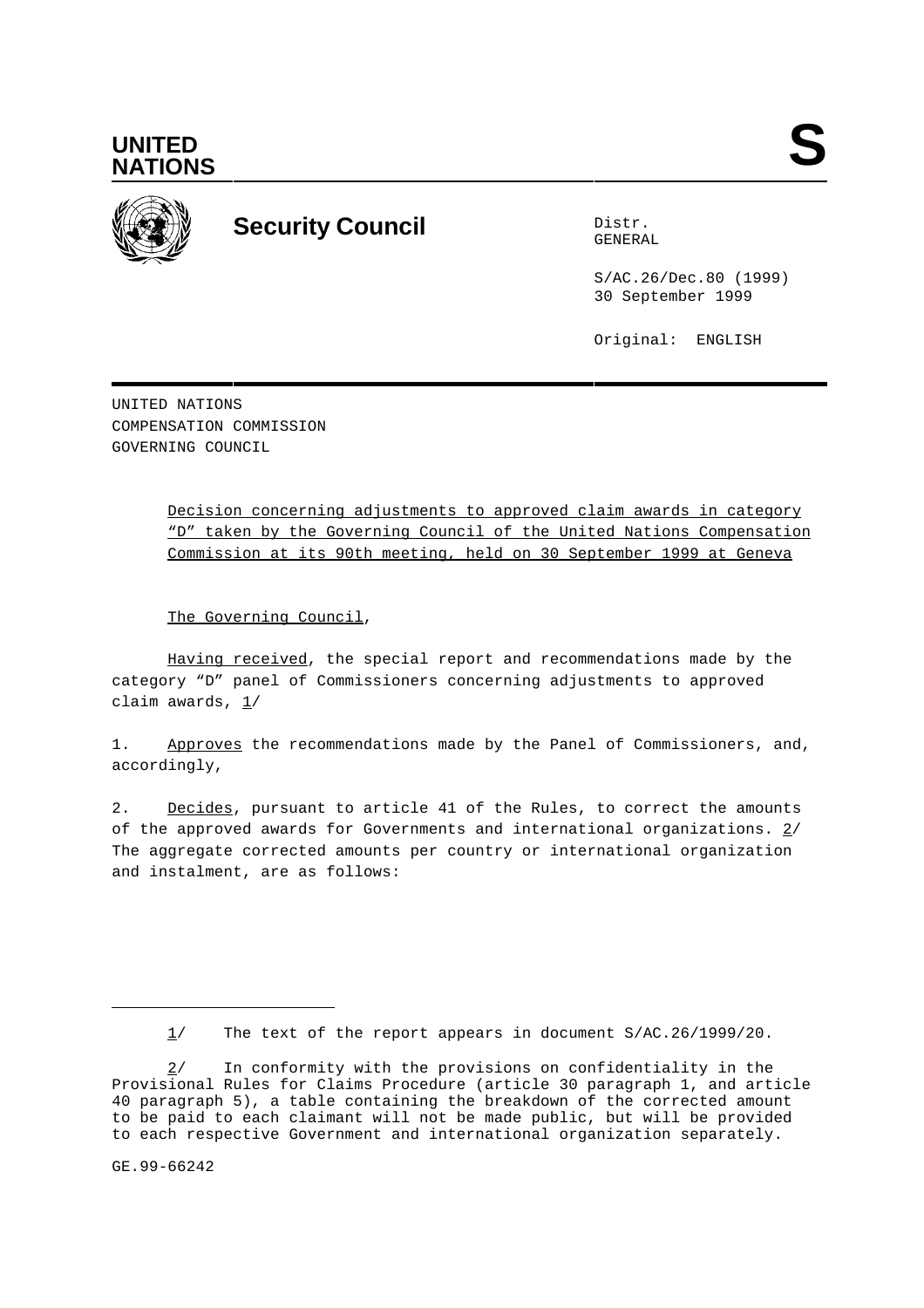| Country                 | Previous total    | <u>Corrected</u>    |
|-------------------------|-------------------|---------------------|
| <u>or international</u> | recommended award | total recommended   |
| organization            | (US\$)            | <u>award (US\$)</u> |
| Australia               | 105,307.00        | 25,395.10           |
| Canada                  | 474,954.00        | 293,950.74          |
| France                  | 137,854.00        | 85,950.89           |
| Germany                 | 55,360.00         | 16,605.67           |
| India                   | 52,283.00         | 37, 138.54          |
| Israel                  | 98,429.00         | 90,929.00           |
| Italy                   | 88,584.00         | 11,075.35           |
| Jordan                  | 407,042.00        | 255, 477. 41        |
| Kuwait                  | 1,252,509.00      | 1,059,075.26        |
| Sudan                   | 24,913.00         | 3, 113.69           |
| United Kingdom          | 187,560.00        | 51,567.58           |
| United States           | 2,424,418.00      | 2, 195, 245. 24     |

## First instalment (part one) corrections

Second instalment (part one) corrections

| Country                 | Previous total    | Corrected         |
|-------------------------|-------------------|-------------------|
| <u>or international</u> | recommended award | total recommended |
| organization            | <u>(US\$)</u>     | awards (US\$)     |
| Australia               | 19,409.00         | 58,557.00         |
| Canada                  | 51,900.00         | 15,567.82         |
| Denmark                 | 25,086.00         | 709.34            |
| France                  | 58,338.00         | 24,038.09         |
| India                   | 524,074.00        | 393,986.27        |
| Israel                  | 596,514.00        | 591,514.25        |
| Italy                   | 41,107.00         | 37,370.20         |
| Jordan                  | 1,847,662.00      | 1, 114, 643.52    |
| Kuwait                  | 2,915,801.00      | 1,728,458.48      |
| Lebanon                 | 122,360.00        | 100,051.88        |
| Pakistan                | 117,799.00        | 48,975.77         |
| Poland                  | 25,494.00         | 10,634.14         |
| Sudan                   | 1,116,213.00      | 614,464.32        |
| Syria                   | 243,744.00        | 240,558.60        |
| United Kingdom          | 1,604,892.00      | 956,552.04        |
| United States           | 1,761,189.00      | 862,702.41        |